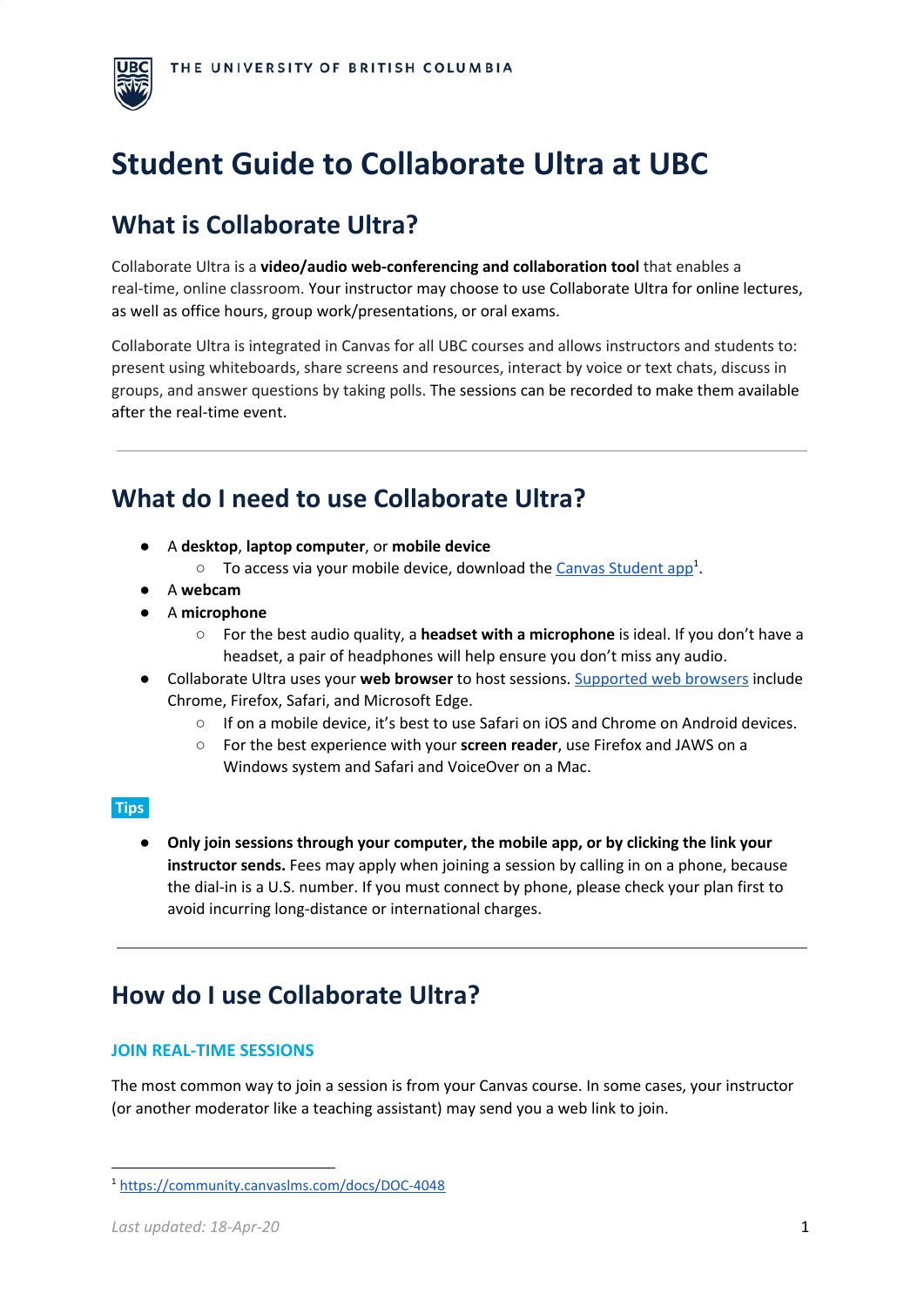

- 1. Log in to your Canvas course, and click **Collaborate Ultra** in the Course Navigation.
- 2. Click the **session name** which you want to join.
- 3. Click **Join session** or **Join Course Room**, whichever is available.

### **Tips:**

- If your instructor provides you with a web link to join a session, click the **link** received. After the page loads, type your name and click **Join session**.
- You can also use your mobile device to join a session by clicking the link for the session or accessing through the Canvas Student app.
- For a better connection, **close down all background programs** other than Collaborate Ultra before you join the session.
- Join the session a few minutes early to test your connection, microphone, and camera before the lecture begins.
- If the Collaborate Ultra page won't load and you see a spinning purple wheel, you may need to enable cookies in your web [browser](https://www.whatismybrowser.com/guides/how-to-enable-cookies/?utm_source=whatismybrowsercom&utm_medium=internal&utm_campaign=breadcrumbs)<sup>2</sup>.

### **SET UP AUDIO AND VIDEO FOR SESSIONS**

If this is your first time joining a session, you will be asked to give the browser permission to use your webcam and microphone to participate in a session. Some browsers need access to your microphone to play audio, even if you don't plan to speak. To make sure you can hear everything, please give the browser permission for both.

To run the audio and video setup:

- 1. If you are not automatically prompted, you can manually click the **purple arrow tab** in the lower right corner to open the Collaborate panel.
	- Along the bottom bar of the panel that expands, click the **fourth icon** for settings**,** then select **Set Up your camera and microphone** from the options presented.
- 2. Choose the microphone you want to use. Collaborate tells you that you sound great when it is receiving your audio. Click **Yes - It's working** to proceed.
- 3. Choose the camera you want to use. Collaborate tells you that you look great when it is receiving your video. Click **Yes - It's working** to proceed.

#### **Tips:**

● You shouldn't have to do setup again from the same device or browser.

# **PARTICIPATE DURING SESSIONS**

As a participant in sessions, you can engage in multiple ways, including:

<sup>2</sup> [-https://www.whatismybrowser.com/guides/how-to-enable-cookies/?utm\\_source=whatismybrowsercom&ut](https://www.whatismybrowser.com/guides/how-to-enable-cookies/?utm_source=whatismybrowsercom&utm_medium=internal&utm_campaign=breadcrumbs) [m\\_medium=internal&utm\\_campaign=breadcrumbs](https://www.whatismybrowser.com/guides/how-to-enable-cookies/?utm_source=whatismybrowsercom&utm_medium=internal&utm_campaign=breadcrumbs)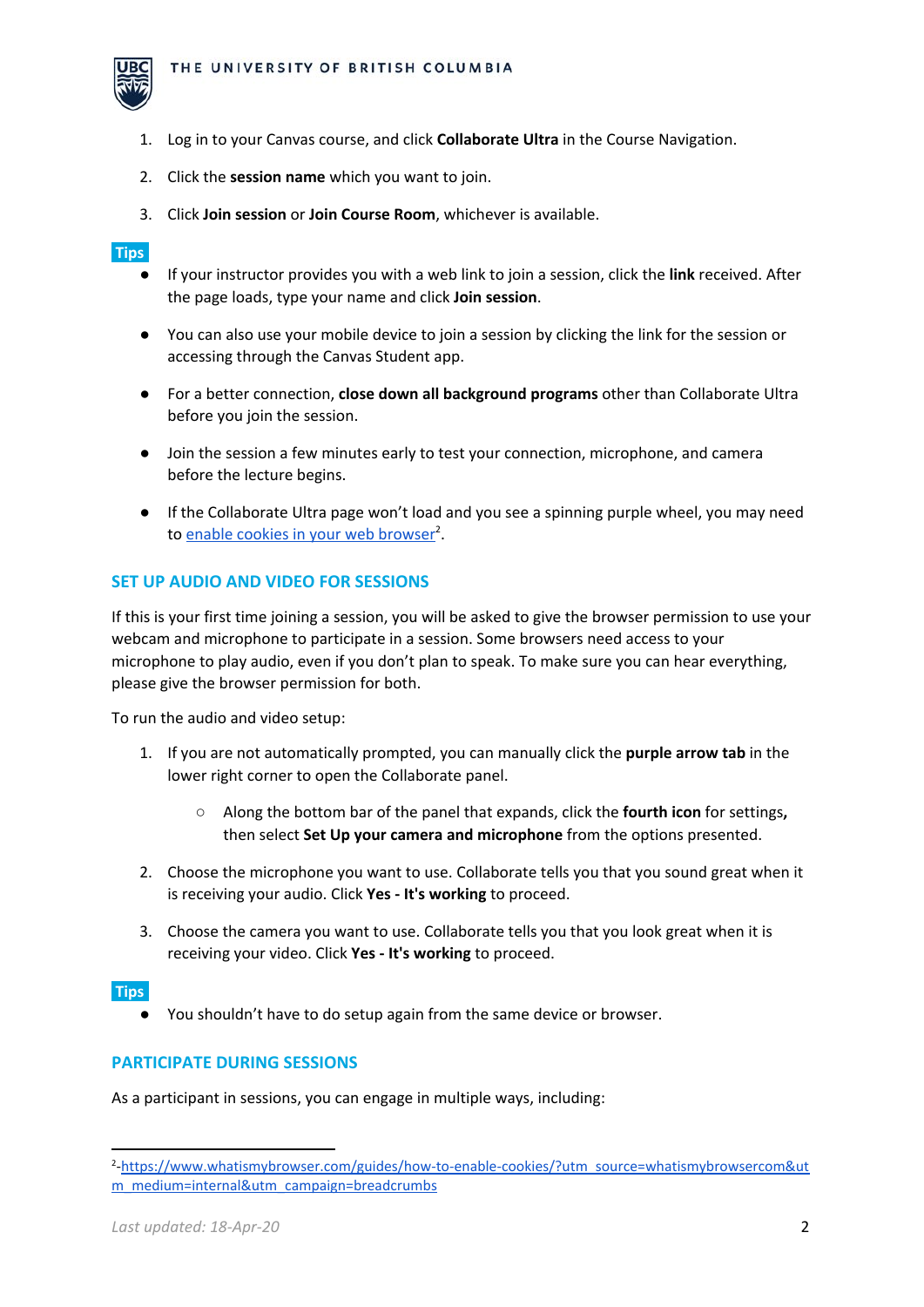

- Sharing your feedback by clicking the **person profile icon** button on the bottom menu and selecting from the options presented in the pop-up menu.
- Raising your hand by clicking the **raised hand icon** on the bottom menu to ask a question or get the instructor's attention.
- Using the chat feature to post a public message to everyone in the session or a private message to individual participants or the instructor. This can be found by clicking the **purple arrow tab** in the lower right corner to open the Collaborate panel. Along the bottom bar of the panel that expands, click the **first icon for chat**.
- Annotating shared content, if your instructor allows this, using the **annotation tools** found on the top menu when shared content is being presented.

### **Tips:**

- Keep your microphone muted unless you're talking, to reduce echoes and background noise from interfering with the class.
- If you share your video, make sure there is nothing behind you that will be distracting or revealing for others to see.
- If you experience lag time when sharing your video, you may need to turn your video off.
- If you are having difficulty getting into the session via your computer, try using the Canvas Student app or click the link (if your instructor sent one) to enter the session using your mobile device.

### **PRESENT YOUR WORK IN SESSIONS**

Instructors can temporarily make you the presenter for a session.

- 1. To present your work, click the **purple arrow tab** in the lower right corner to open the Collaborate panel.
- 2. Along the bottom bar of the panel that expands, click the **third icon for sharing content**.
- 3. Click the **Share Application/Screen** option.
- 4. In the pop-up prompt that appears, choose the way you want to share your screen.
- 5. Click **Share** or **Allow** (depending on your browser).

#### **Tips:**

Before a live session, ask your instructor to set up a practice room that students can join as presenters, so you can practice your presentation using the Collaborate Ultra interface and tools.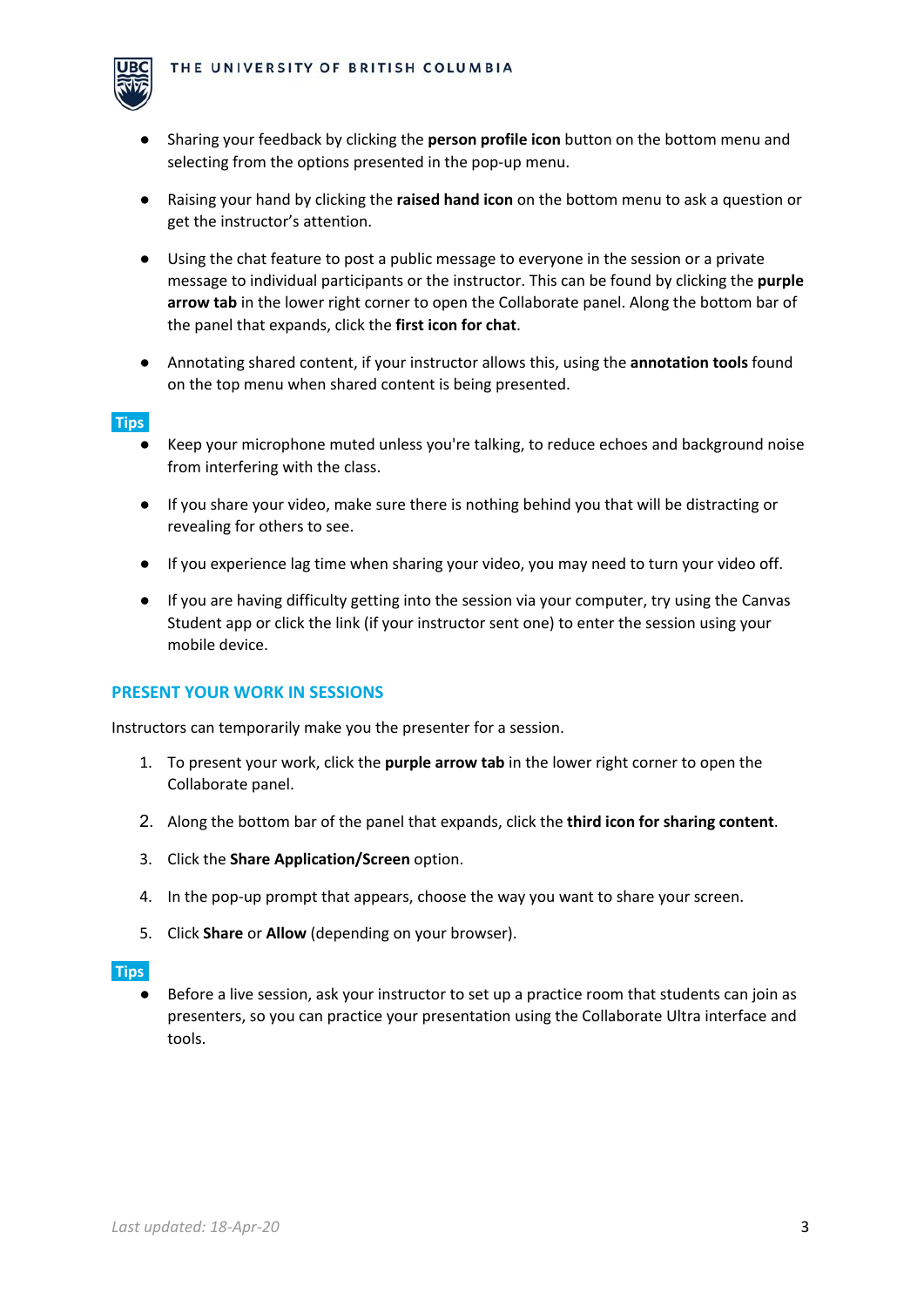

- If you want to play video or audio during your presentation, you must use the Chrome web browser. The specifics of *how you can share [audio](https://help.blackboard.com/Collaborate/Ultra/Moderator/Moderate_Sessions/Share_Content#share-audio-and-video_OTP-1) and video*<sup>3</sup> also depend on if you're using Windows or Mac.
- Send a copy of your presentation file to your instructor or a fellow student (for group work) as a back-up plan.

### **PARTICIPATE IN BREAKOUT GROUPS**

Instructors can create breakout groups for you in Collaborate Ultra. In these groups, you can share video, audio, slides, whiteboards, and your screen with a smaller number of classmates.

- 1. The instructor will send the class into breakout groups. You will see a notice letting you know that you are entering a breakout group.
- 2. When you enter the room, you will be able to interact and collaborate using all of the regular tools within Collaborate Ultra. Your instructor may remain in the main session and be unable to hear you or may join your group (or other groups) during the breakout.
- 3. If your instructor has enabled it, you can move between breakout groups. Click the **purple arrow tab** in the lower right corner to open the Collaborate panel. Click the **second icon for attendees**, then click the **join icon** next to the group you wish to join.
- 4. When the breakout groups are finished, the instructor will move you back into the main session.

#### **Tips:**

● Your instructor may also use a breakout group to meet with you during office hours or for a one-on-one.

### **ACCESS RECORDED SESSIONS**

- 1. Log in to your Canvas course, and click **Collaborate Ultra** from the Course Navigation.
- 2. Click the **menu icon** (i.e., 3 horizontal lines) on the left side of the "Sessions" black bar.
- 3. Click **Recordings**.
- 4. Click the **recording** you want to play.

**Tips:**

- Session recordings include audio, any content shared or active speaker video in the main screen, and chat messages in the "Everyone" channel.
- Collaborate Ultra is FIPPA compliant (i.e., it follows provincial privacy policy) and recordings are stored in Canada.

<sup>3</sup> [-https://help.blackboard.com/Collaborate/Ultra/Moderator/Moderate\\_Sessions/Share\\_Content#share-audio](https://help.blackboard.com/Collaborate/Ultra/Moderator/Moderate_Sessions/Share_Content#share-audio-and-video_OTP-1)[and-video\\_OTP-1](https://help.blackboard.com/Collaborate/Ultra/Moderator/Moderate_Sessions/Share_Content#share-audio-and-video_OTP-1)